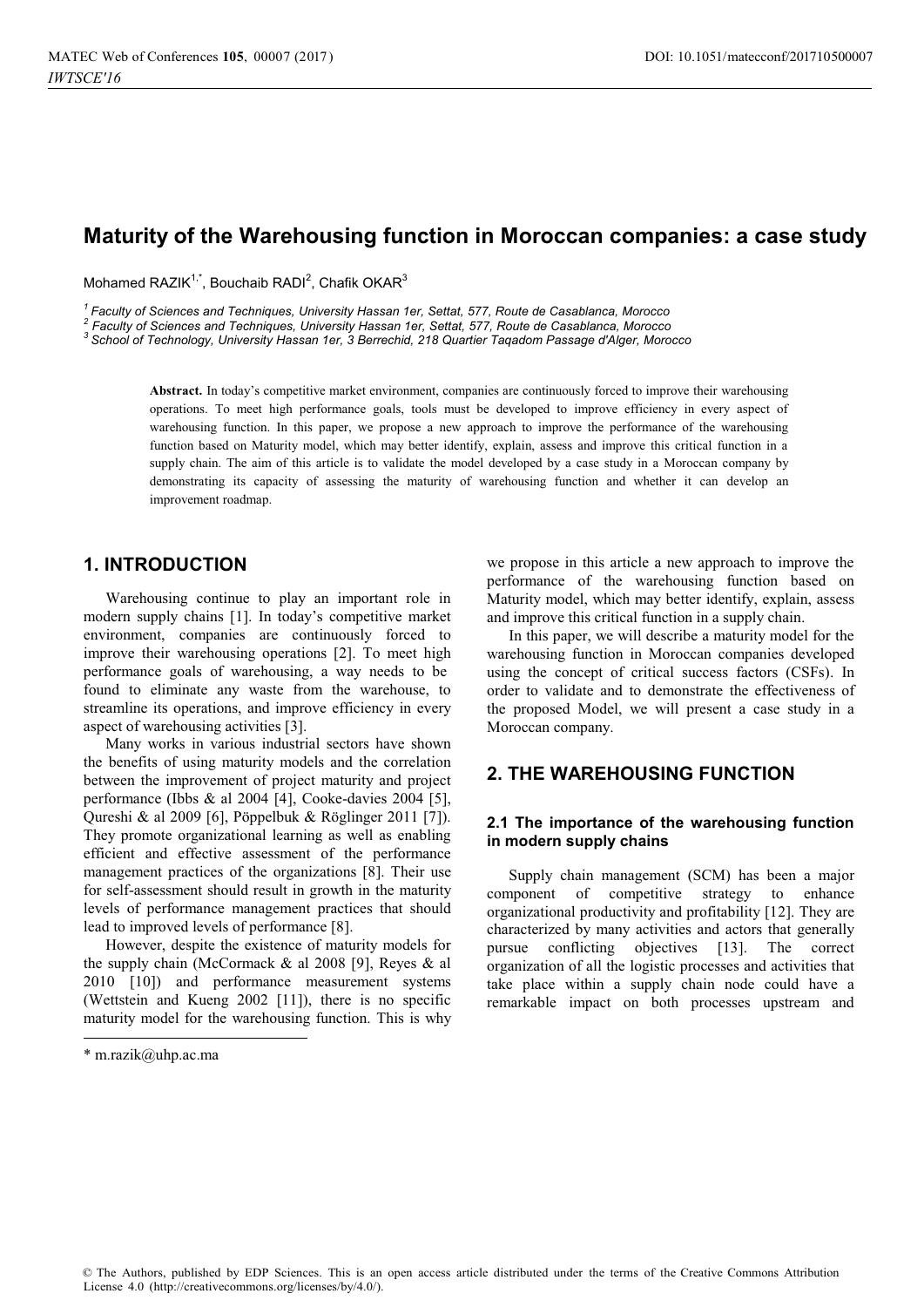downstream the supply chain and on supply chain node internal costs as well [14].

Warehousing have an important role in modern supply chains [15]. A survey of logistics costs in Europe identified the cost of warehousing as being 24% of total logistics costs [16]. A similar study in the USA, found warehousing costs at 22% being close to the European figure [17].

As well as being significant in cost terms, warehousing is also important in terms of customer service, it being critical to the success or failure of many supply chains [18]. According to Werling, the role of the warehouse has changed dramatically over the past 30 years, as customer and vendor compliance issues have surfaced and a greater emphasis has been placed on supply chain visibility and customer satisfaction [19].

Warehousing plays a critical role in ensuring high levels of customer service and overall supply chain performance [20]. For logistics managers, the warehouse is at the center of reflections and challenges, as it has become a real factor in optimizing the supply chain. Warehouse management may strongly affect supply chain performances [14]. While there are widely accepted benchmarks for individual warehouse functions such as order picking, little is known about the overall technical efficiency of warehouses [21]. This creates therefore a need for development of tools for assessment the warehousing function for better its performance improvement.

## **2.2 The importance of the warehousing function in Moroccan companies**

In Morocco, the awareness of the importance of improving the performance of critical business processes is currently greater. Indeed, The Moroccan Company operates in an environment characterized by a competitive offer increasingly strong requirement for competitiveness increasingly acute and expectations of customers increasingly high [22]. To address these issues and to improve performance and competitiveness, all processes must be improved.

According to (Naciri, 2010), the organization of the supply chain of Moroccan companies generates costs that penalize competitiveness [23]. The links in this chain must be therefore mastered and optimized to gain in overall performance. According to a report by the World Bank and the Ministry of Equipment and Transport of the Kingdom of Morocco in 2006, it was reported that the poor organization of warehousing is one of the obstacles to the development of modern logistics in Morocco [24]. Furthermore and according to a study by the Centre for Transportation Studies for the Western Mediterranean, the level of warehousing services in Morocco is relatively low and the technical conditions under which it occurs are lower than the standards [25].

Particular intention must therefore be given to the performance of the warehousing in Moroccan companies, it is not the construction of warehouses that is difficult, but it is the management of these units that can be problematic because it requires needs in know - how Logistics [23].

On the other hand, Morocco lags far behind in terms of logistics platforms [26]. this delay will be caught up with the national strategy of logistics development by creating a network of logistics centers in different morrocan cities [27]. Once these projects are completed, it will be essential to master the warehousing function for better management and operation of these platforms.

### **2.3 Critical Success Factors (CSFs) for warehousing performance improvement**

Across the supply chains, warehousing is an important element of activity in the distribution of goods, from raw materials and work in progress through to finished products. It is not a 'Stand-alone' element of activity and it must not be a weak link in the whole supply chain network [28].

As previously reported, warehousing is costly for enterprises, either in terms of the facilities and equipments required or in terms of human and management resources. Otherwise, the underperformance will risk the achievement of required customer service levels and the maintenance of stock integrity, and result in unnecessarily high costs [28].

 Through a previous study [29], we have been determined Critical Success Factors (CSFs) for warehousing performance improvement. We have been classified them into four categories reflecting the four components of the warehousing function defined in our previous study. The table 1 summarizes them:

**Table 1.** Critical Success Factors (CSFs) for warehousing performance improvement [29]

|                                                                                      | Definition of an optimal location of the Warehouse                             |
|--------------------------------------------------------------------------------------|--------------------------------------------------------------------------------|
| <b>Critical Success Factors</b><br>for the component<br>"Design of the<br>warehouse" | Definition of an optimal design of the warehouse                               |
|                                                                                      | Definition of functional areas in the Warehouse                                |
|                                                                                      | Definition of warehouse storage capacity                                       |
|                                                                                      | Definition of the developments of the warehouse storage capacity in the future |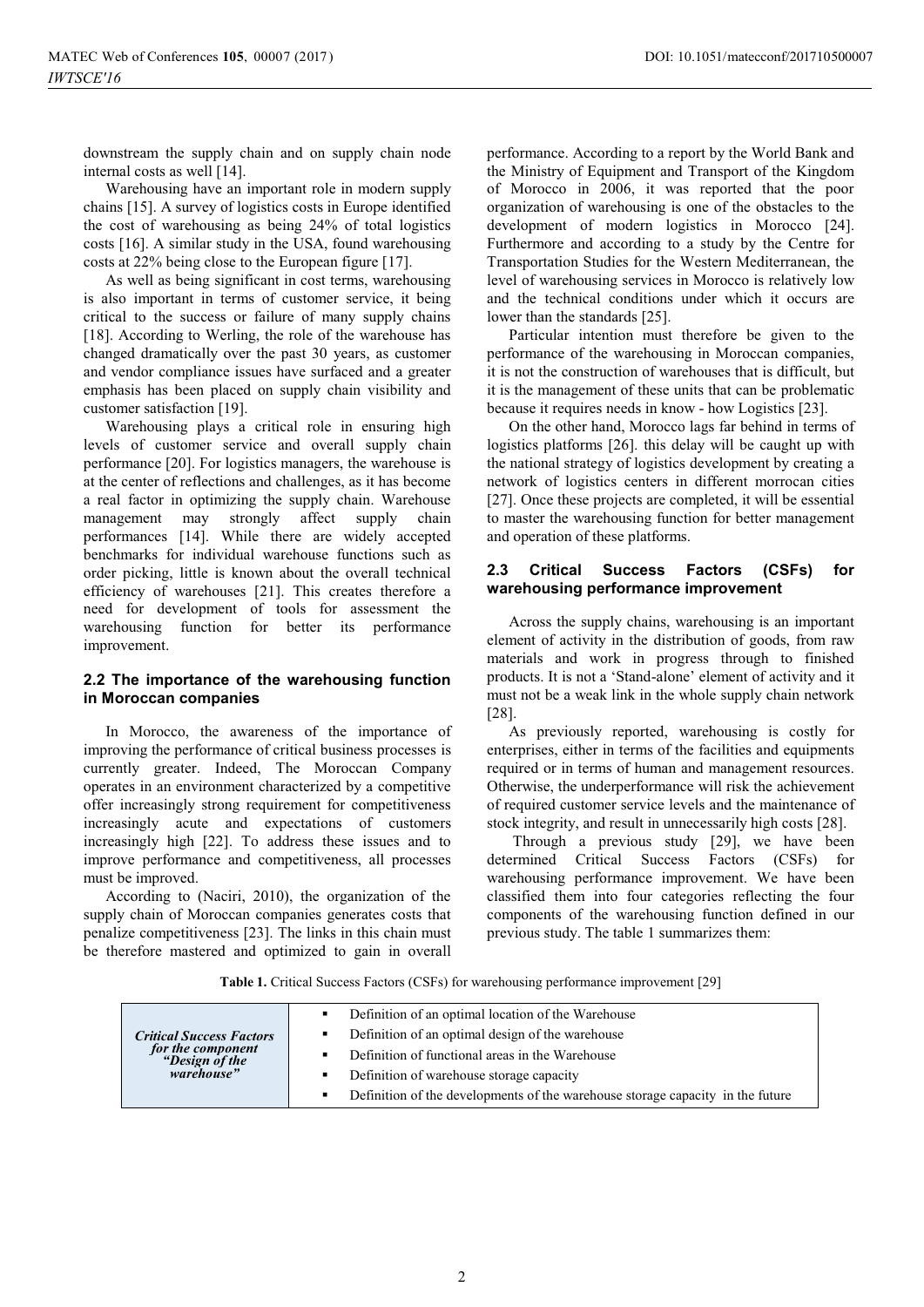| <b>Critical Success Factors</b><br>for the component<br>"Means for the<br>warehouse"                                                                                                                                                                                                                                                                                                                                                          | Selection of the appropriate storage systems<br>Selection of the appropriate handling equipment<br>Definition of the necessary and efficient warehouse staff<br>Use of ICTs<br>$\blacksquare$                                                                                                                                                          |  |
|-----------------------------------------------------------------------------------------------------------------------------------------------------------------------------------------------------------------------------------------------------------------------------------------------------------------------------------------------------------------------------------------------------------------------------------------------|--------------------------------------------------------------------------------------------------------------------------------------------------------------------------------------------------------------------------------------------------------------------------------------------------------------------------------------------------------|--|
| <b>Critical Success Factors</b><br>for the component<br>"Operations in the<br>warehouse"                                                                                                                                                                                                                                                                                                                                                      | Definition of a rule for the allocation of products to the functional areas<br>Definition of a rule for the allocation of products to the storage areas<br>Definition of a policy of picking<br>Definition of a policy of delivery<br>Setting a policy for the return processing<br>Optimization of internal logistics for operations in the warehouse |  |
| Definition of inventory management policy<br>Definition of the staff allocation procedure to different missions<br><b>Critical Success Factors</b><br>Definition of the quality control procedures in the warehouse<br>for the component<br>"Management of the<br>Definition of the security control procedures in the warehouse<br>warehouse"<br>Formalization of all working procedures<br>Use of a warehouse management information system |                                                                                                                                                                                                                                                                                                                                                        |  |

## **3. MATURITY MODEL FOR THE WAREHOUSING FUNCTION IN MOROCCAN COMPANIES**

#### **3.1 The concept of maturity models**

Firms look increasingly to the development of new tools and models to better manage their projects for ensuring the fulfillment of objectives, for increasing the probability of success, and for ensuring the overall performance of the company. In this context, "more and more organizations are relying on process improvement to improve their probability of success" [30]. The maturity models address the need of process improvement [31].

Maturity describes a "state of being complete, perfect or ready." [32]. To reach a desired state of maturity, an evolutionary transformation path from an initial to a target stage needs to be progressed [33].

The concept of the process maturity was born in the Total Quality Management (TQM) movement and it was widely adopted in "Capability Maturity Model" for software organizations [34]. Then this concept migrated to organizational process and project management [35].

Maturity models act as a structured framework for the revolutionary growth of performance within projects or programmes in organizations. They help in assessing the organizational strengths and weaknesses and in bringing the organization to the next level of maturity or achievement in accordance to the goal to be achieved [36]. They provide means of identifying some crucial steps to be taken, the tasks that are necessary to accomplish and the sequence of events needed to realize significant and quantifiable results [37].

The basic concept of all models is based on the fact that things change over time and that most of these changes can be predicted and regulated [38].

#### **3.2 Development of a maturity model for the warehousing function in Moroccan companies**

Given the need for a model that assesses the maturity of the warehousing function, and given the absence in the literature of a specific maturity model to this function, we develop in a previous study [39] a preliminary version of a maturity model for warehousing function in Moroccan companies based on the concept of CSFs. The proposed model will be used to identify and exploit the strengths and weaknesses of the warehousing function in Moroccan companies. It will serve as an assessment tool that will improve warehousing performance and consequently that of the supply chain and companies in general.

The structure of the proposed maturity model is built upon the following three dimensions:

- 1. Maturity level dimension
- 2. The four main components of the warehousing function;
- 3. Critical Success Factors (CSFs) for warehousing performance improvement in Moroccan companies.

The first dimension is related to maturity levels, most maturity models measure the maturity through the achievement of some levels range in general from Level 1 to Level 5. In our case, we take a scale of 1 to 3 since we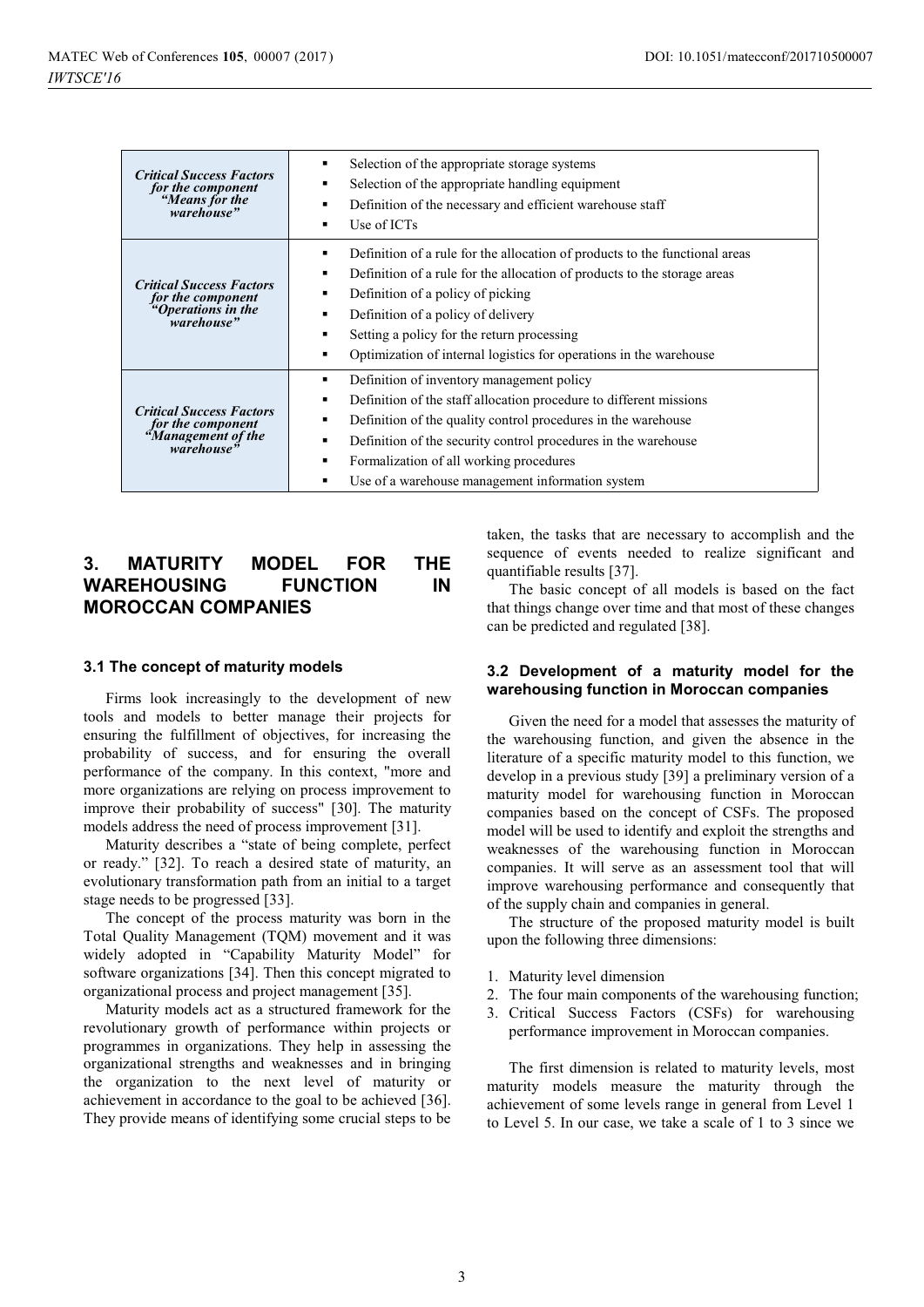propose a new model that is not developed in the literature, and to facilitate its implementation by Moroccan companies:

- - Level 1(initial): there is no process area and process is chaotic;
- - Level 2 (defined) : is the level where warehousing function processes are documented, standardized, and integrated into a standard implementation process for the organization and;
- - Level 3 (managed): warehousing function process and activities are controlled and managed based on quantitative models and tools.

As the performance of the warehousing depends on components related to CSFs presented above, the second dimension of our model will be the four main components of the warehousing function:

- -Component 1 : Design of the warehouse,
- -Component 2 : Resources for the warehouse,
- -Component 3 : Operations in the warehouse
- -Component 4 : Management of the warehouse.

The third dimension will be the CSFs for warehousing performance improvement in Moroccan companies. The calculation of maturity level is as follows:

- -The maturity level of the CSF j for component i : > M CSF ij
- - The maturity level of the component i :  $\triangleright$  M component i = min (M CSF ij)  $j = 1 ... m$
- - The maturity level of the Warehousing function :  $\triangleright$  M Warehousing = min (M component i)  $i = 1...n$

Based on this principle, we can locally assess the level of maturity and obtain a score for a given CSF, and consequently to a particular component of the warehousing function. The maturity level of a component may not be the same as in the previous one, as CSF for a component are not the same as for another, so the mastery of processes associated with each CSF must be assessed. We describe the proposed maturity model for the warehousing function in Moroccan companies in the table 2.

| Component<br>of the<br><b>Maturity</b><br><b>Model For</b><br>Warehousing<br><b>Function</b> | <b>CSFs for Warehousing</b><br><b>Performance Improvement</b>                           | <b>Maturity level 1</b><br>(Initial)                                               | <b>Maturity level 2</b><br>(Defined)                                           | <b>Maturity level 3</b><br>(Managed)                                                                  |
|----------------------------------------------------------------------------------------------|-----------------------------------------------------------------------------------------|------------------------------------------------------------------------------------|--------------------------------------------------------------------------------|-------------------------------------------------------------------------------------------------------|
|                                                                                              | Definition of an optimal<br>location of the Warehouse                                   | The location of the<br>Warehouse is not studied                                    | The location of the<br>Warehouse is defined                                    | The location of the<br>Warehouse is defined<br>optimally                                              |
|                                                                                              | Definition of an optimal<br>design of the warehouse                                     | The design of the warehouse<br>is not studied                                      | The design of the warehouse<br>is defined                                      | The design of the warehouse<br>is defined optimally                                                   |
| Design of the<br>warehouse                                                                   | Definition of functional areas<br>in the Warehouse                                      | The functional areas are not<br>defined in the Warehouse                           | The functional areas are<br>defined in the warehouse                           | The functional areas are<br>defined in the warehouse<br>optimally                                     |
|                                                                                              | Definition of warehouse<br>storage capacity                                             | The warehouse storage<br>capacity is not defined                                   | The warehouse storage<br>capacity is defined                                   | The storage capacity is<br>considered in the design of<br>the warehouse                               |
|                                                                                              | Definition of the<br>developments of the<br>warehouse storage capacity<br>in the future | The evolution of the<br>warehouse storage capacity in<br>the future is not defined | The evolution of the<br>warehouse storage capacity in<br>the future is defined | The evolution of storage<br>capacity in the future is<br>considered in the design of<br>the warehouse |
| <b>Means</b> for the<br>warehouse                                                            | Selection of the appropriate<br>storage systems                                         | The storage systems are not<br>used                                                | The storage systems are used                                                   | Storage systems used are<br>optimized                                                                 |
|                                                                                              | Selection of the appropriate<br>handling equipment                                      | The handling equipment are.<br>not used                                            | The handling equipment are<br>used                                             | Handling equipment used are<br>optimized                                                              |
|                                                                                              | Definition of the necessary<br>and efficient warehouse staff                            | The warehouse staff is not<br>defined                                              | The warehouse staff is<br>defined                                              | The warehouse staff is<br>defined optimally                                                           |

|  | Table 2. Maturity Model for the warehousing function in Moroccan companies [39] |  |
|--|---------------------------------------------------------------------------------|--|
|--|---------------------------------------------------------------------------------|--|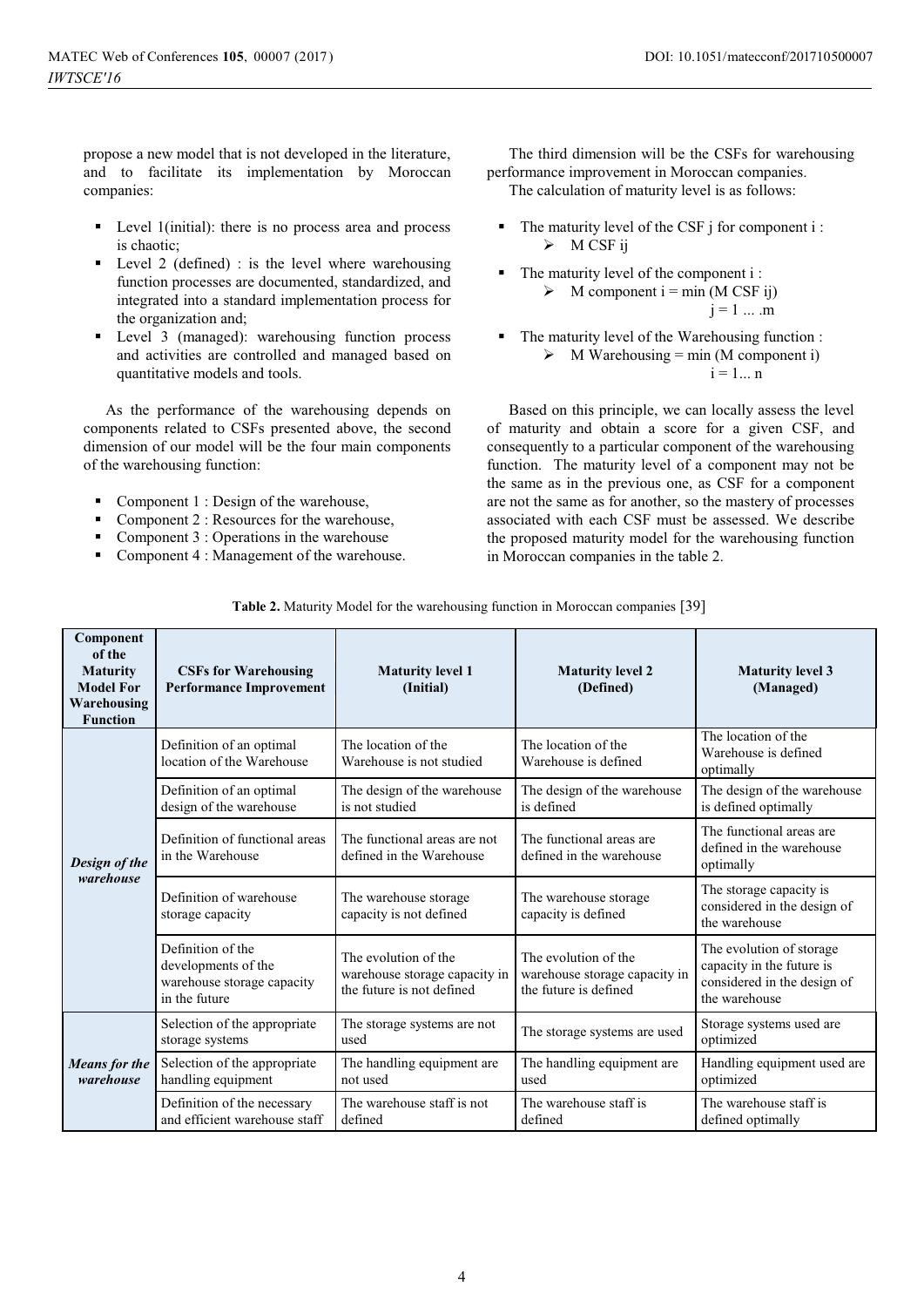|                                          | Use of ICTs                                                                       | ICTs are not used in the<br>warehouse                                      | ICTs are used in the<br>warehouse                                              | ICTs used in the warehouse<br>are optimized                                                    |
|------------------------------------------|-----------------------------------------------------------------------------------|----------------------------------------------------------------------------|--------------------------------------------------------------------------------|------------------------------------------------------------------------------------------------|
| <b>Operations</b> in<br>the<br>warehouse | Definition of a rule for the<br>allocation of products to the<br>functional areas | The allocation of products to<br>functional areas is done<br>randomly      | A rule for the allocation of<br>products to the functional<br>areas is defined | The allocation of products to<br>the functional areas is<br>optimized                          |
|                                          | Definition of a rule for the<br>allocation of products to the<br>storage areas    | The allocation of products to<br>the storage areas is done<br>randomly     | A rule for the allocation of<br>products to the storage areas<br>is defined    | The allocation of products to<br>the storage areas is optimized                                |
|                                          | Definition of a policy of<br>picking                                              | The picking policy is not<br>defined                                       | The picking policy is defined                                                  | The picking policy is<br>optimized                                                             |
|                                          | Definition of a policy of<br>delivery                                             | The delivery policy is not<br>defined                                      | The delivery policy is defined                                                 | The delivery policy is<br>optimized                                                            |
|                                          | Setting a policy for the return<br>processing                                     | The return processing policy<br>is not set                                 | The return processing policy<br>is defined                                     | The return processing policy<br>is optimized                                                   |
|                                          | Optimization of internal<br>logistics for operations in the<br>warehouse          | Internal logistics for<br>operations in the warehouse<br>is done randomly  | A rule for internal logistics<br>for operations in the<br>warehouse is defined | Internal logistics for<br>operations in the warehouse<br>is optimized                          |
| <b>Management</b><br>of the<br>warehouse | Definition of inventory<br>management policy                                      | The inventory management<br>policy is not set.                             | The inventory management<br>policy is defined                                  | The inventory management<br>policy is optimized                                                |
|                                          | Definition of the staff<br>allocation procedure to<br>different missions          | The staff allocation procedure<br>for different missions is not<br>defined | The staff allocation procedure<br>to different missions is<br>defined          | The staff allocation procedure<br>to different missions is<br>optimized                        |
|                                          | Definition of the quality<br>control procedures in the<br>warehouse               | The quality control<br>procedures in the warehouse<br>are not defined      | The quality control<br>procedures in the warehouse<br>are defined              | The quality control<br>procedures in the warehouse<br>are used and improved<br>continuously    |
|                                          | Definition of the security<br>control procedures in the<br>warehouse              | The s security control<br>procedures in the warehouse<br>are not defined   | The security control<br>procedures in the warehouse<br>are defined             | The security control<br>procedures in the warehouse<br>are used and improved<br>continuously   |
|                                          | Formalization of all working<br>procedures                                        | The working procedures in<br>the warehouse are not defined                 | The working procedures in<br>the warehouse are formalized                      | The formalized working<br>procedures in the warehouse<br>are used and improved<br>continuously |
|                                          | Use of a warehouse<br>management information<br>system                            | A WMS is not used in the<br>warehouse                                      | A WMS is used in the<br>warehouse                                              | The WMS used in the<br>warehouse is optimized                                                  |

## **4. CASE STUDY: MATURITY OF THE WAREHOUSING FUNCTION IN A MOROCCAN COMPANY**

The proposed model has two objectives: first provide a framework to assess maturity level of warehousing function in Moroccan companies, and second, provide support to companies to develop a roadmap for improving their warehousing functions. To validate our model and examine whether it is suitable for those two uses, we achieve a case study in a Moroccan company. It was created based on an internship with a student engineer in 2015.

 We choose SICOTREM Company because its top management needs an action plan to improve the warehousing function. Indeed, SICOTREM suffers from several logistical problems, namely: Delivery delays because of shortages; the work without added value repeated in its warehouse; losses from the current way of managing the warehousing function.

SICOTREM is the Moroccan leader in the production of spikes, wire annealing, wire mesh and galvanized wire. He has over 40 years of experience in this field and with a production capacity of about 2000 tons / month.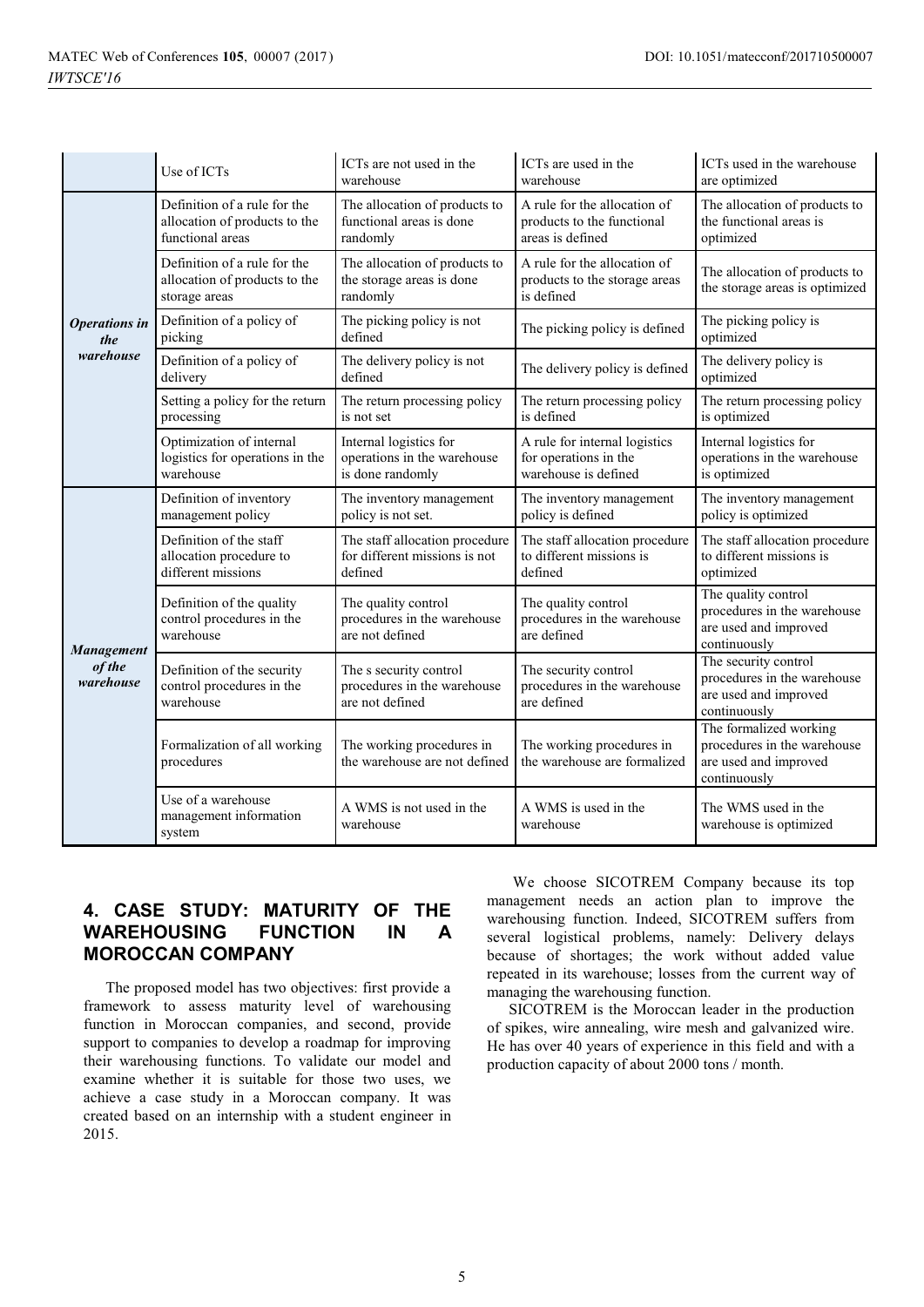#### **4.1 Implementation of the maturity model for the warehousing function**

For the implementation of the maturity model, we propose an evaluation methodology based on questionnaires that will provide the maturity levels for each CSF, and therefore by aggregation for a component, and for the warehousing function. We propose defining a team composed of logistic manager and the responsible for each component to assess, perform the audit and recover as much as possible information for giving a reliable rating for the maturity that best reflects the current state of the warehousing.

The questionnaires are constructed according to the maturity levels defined for each CSF j (each CSF corresponds to three questions). These questions are generic and can be applied in all components. The difference in the assessment is made by the answers that will depend on the state of the CSF.

For each question, there are three possible answers: yes, no and does not apply. To get the maturity level of a CSF j for a component i, M CSF ij, we compare the

responses to maturity scales (ranging from level 1 to 3). To obtain it, a positive answer to the question of the same level is necessary, as in most maturity models (CMMI 2006 [79]) it must have completely crossed a maturity level before proceeding to the next.

The results of the evaluation are used to identify areas for improvement in the components of the warehousing function through the comparison between the levels of maturity. When the warehousing function reaches a specified maturity level in a CSF, the improvement roadmap includes the next level. If level 3 is reached, the company must keep it.

## **4.2 Maturity of the SICOTREM's Warehousing function**

The maturity level of the SICOTREM's warehousing function is summarized in table 3 as it was assessed by SICOTREM's logistics manager.

**Table 3.** The maturity level of SICOTREM's Warehousing Function

| <b>Component of the</b><br><b>Maturity Model For</b><br>Warehousing<br><b>Function</b> | <b>CSFs for Warehousing Performance Improvement</b>                         | <b>Maturity Level</b><br>of SICOTREM's<br><b>CSFs</b> for<br>Warehousing<br>Performance<br>Improvement | <b>Maturity Level</b><br>of SICOTREM's<br><b>Component of</b><br>the<br><b>Maturity Model</b><br><b>For Warehousing</b><br><b>Function</b> |  |
|----------------------------------------------------------------------------------------|-----------------------------------------------------------------------------|--------------------------------------------------------------------------------------------------------|--------------------------------------------------------------------------------------------------------------------------------------------|--|
|                                                                                        | Definition of an optimal location of the Warehouse                          | Level 1                                                                                                |                                                                                                                                            |  |
|                                                                                        | Definition of an optimal design of the warehouse                            | Level 1                                                                                                |                                                                                                                                            |  |
| Design of the<br>warehouse                                                             | Definition of functional areas in the Warehouse                             | Level 1                                                                                                | Level 1                                                                                                                                    |  |
|                                                                                        | Definition of warehouse storage capacity                                    | Level 1                                                                                                |                                                                                                                                            |  |
|                                                                                        | Definition of the evolution of the warehouse storage capacity in the future | Level 1                                                                                                |                                                                                                                                            |  |
| Means for the<br>warehouse                                                             | Selection of the appropriate storage systems                                | Level 1                                                                                                | Level 1                                                                                                                                    |  |
|                                                                                        | Selection of the appropriate handling equipment                             | Level 2                                                                                                |                                                                                                                                            |  |
|                                                                                        | Definition of the necessary and efficient warehouse staff                   | Level 2                                                                                                |                                                                                                                                            |  |
|                                                                                        | Use of ICTs                                                                 | Level 1                                                                                                |                                                                                                                                            |  |
|                                                                                        | Definition of a rule for the allocation of products to the functional areas | Level 1                                                                                                | Level 1                                                                                                                                    |  |
|                                                                                        | Definition of a rule for the allocation of products to the storage areas    | Level 1                                                                                                |                                                                                                                                            |  |
| Operations in the                                                                      | Definition of a policy of picking                                           | Level 1                                                                                                |                                                                                                                                            |  |
| warehouse                                                                              | Definition of a policy of delivery                                          | Level 1                                                                                                |                                                                                                                                            |  |
|                                                                                        | Setting a policy for the return processing                                  | Level 1                                                                                                |                                                                                                                                            |  |
|                                                                                        | Optimization of internal logistics for operations in the warehouse          | Level 1                                                                                                |                                                                                                                                            |  |
| Management of the<br>warehouse                                                         | Definition of inventory management policy                                   | Level 1                                                                                                |                                                                                                                                            |  |
|                                                                                        | Definition of the staff allocation procedure to different missions          | Level 1                                                                                                | Level 1                                                                                                                                    |  |
|                                                                                        | Definition of the quality control procedures in the warehouse               | Level 1                                                                                                |                                                                                                                                            |  |
|                                                                                        | Definition of the security control procedures in the warehouse              | Level 1                                                                                                |                                                                                                                                            |  |
|                                                                                        | Formalization of all working procedures                                     | Level 1                                                                                                |                                                                                                                                            |  |
|                                                                                        | Use of a warehouse management information system                            | Level 1                                                                                                |                                                                                                                                            |  |
| <b>Maturity level of the SICOTREM Warehousing function</b>                             |                                                                             |                                                                                                        |                                                                                                                                            |  |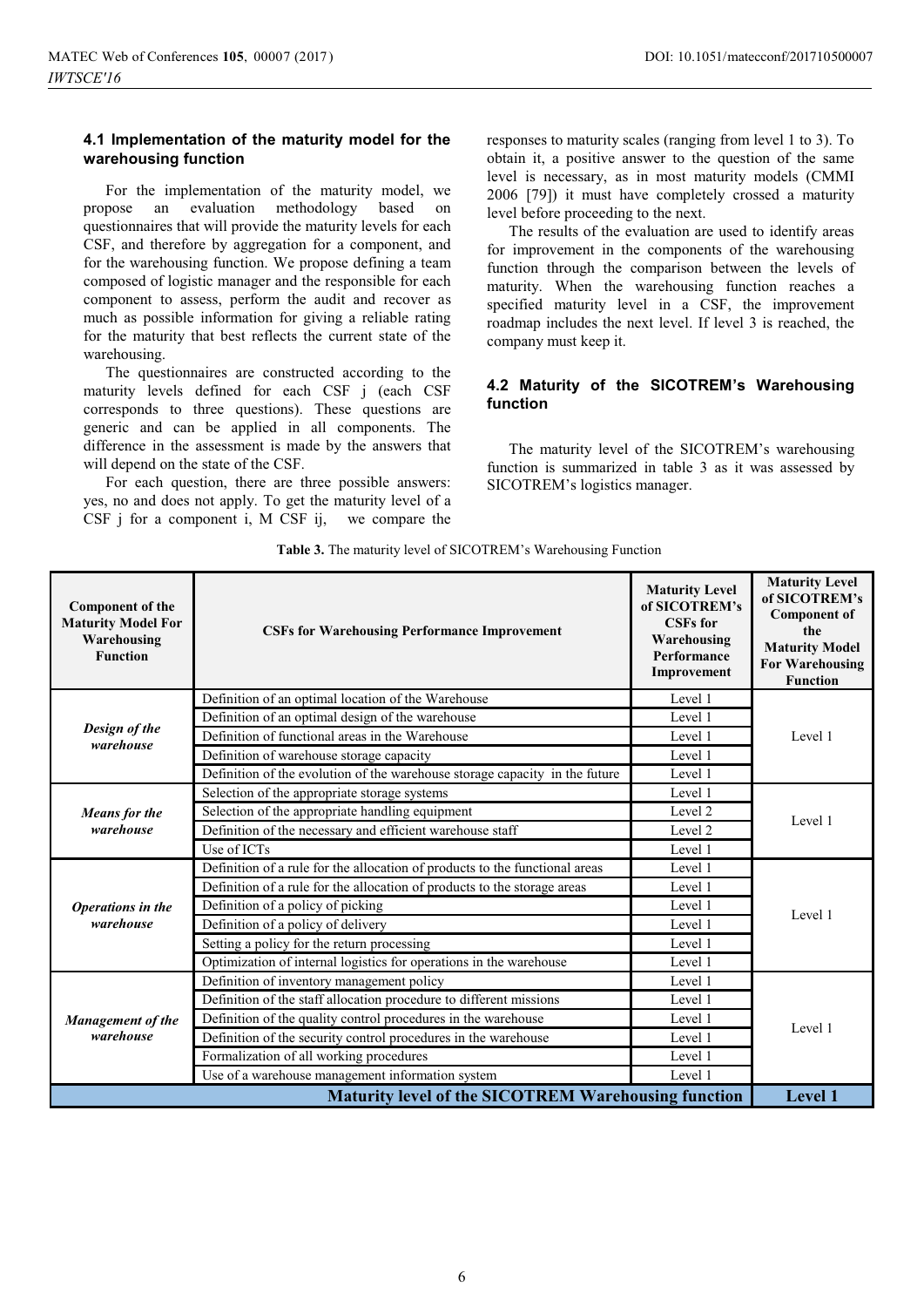### **4.3 Roadmap for improving SICOTREM's warehousing performance**

After the assessment of maturity level, based on the proposed model, we developed an improvement roadmap for SICOTREM Company's warehousing function as it is shown in table 4.

| <b>Component of the</b><br><b>Maturity Model For</b><br>Warehousing<br><b>Function</b> | <b>CSFs for Warehousing Performance Improvement</b>                            | Improvement roadmap for SICOTREM's<br><b>Warehousing function</b>                |
|----------------------------------------------------------------------------------------|--------------------------------------------------------------------------------|----------------------------------------------------------------------------------|
|                                                                                        | Definition of an optimal location of the Warehouse                             | The location of the Warehouse must be defined                                    |
|                                                                                        | Definition of an optimal design of the warehouse                               | The design of the warehouse must be defined                                      |
| Design of the                                                                          | Definition of functional areas in the Warehouse                                | The functional areas must be defined in the warehouse                            |
| warehouse                                                                              | Definition of warehouse storage capacity                                       | The warehouse storage capacity must be defined                                   |
|                                                                                        | Definition of the evolution of the warehouse storage<br>capacity in the future | The evolution of the warehouse storage capacity in the<br>future must be defined |
|                                                                                        | Selection of the appropriate storage systems                                   | Definition of the storage systems to be used in the<br>warehouse                 |
| <b>Means</b> for the                                                                   | Selection of the appropriate handling equipment                                | Optimization of the handling equipment used                                      |
| warehouse                                                                              | Definition of the necessary and efficient warehouse staff                      | Optimization of the warehouse staff                                              |
|                                                                                        | Use of ICTs                                                                    | Definition of the ICTs to be used in the warehouse                               |
|                                                                                        | Definition of a rule for the allocation of products to the<br>functional areas | A rule for the allocation of products to the functional<br>areas must be defined |
|                                                                                        | Definition of a rule for the allocation of products to the<br>storage areas    | A rule for the allocation of products to the storage areas<br>must be defined    |
| Operations in the                                                                      | Definition of a policy of picking                                              | The picking policy must be defined                                               |
| warehouse                                                                              | Definition of a policy of delivery                                             | The delivery policy must be defined                                              |
|                                                                                        | Setting a policy for the return processing                                     | The return processing policy must be defined                                     |
|                                                                                        | Optimization of internal logistics for operations in the<br>warehouse          | A rule for internal logistics for operations in the<br>warehouse must be defined |
|                                                                                        | Definition of inventory management policy                                      | The inventory management policy must be defined                                  |
| Management of the<br>warehouse                                                         | Definition of the staff allocation procedure to different<br>missions          | The staff allocation procedure to different missions must<br>be defined          |
|                                                                                        | Definition of the quality control procedures in the<br>warehouse               | The quality control procedures in the warehouse must be<br>defined               |
|                                                                                        | Definition of the security control procedures in the<br>warehouse              | The security control procedures in the warehouse must<br>be defined              |
|                                                                                        | Formalization of all working procedures                                        | The working procedures in the warehouse must be<br>formalized                    |
|                                                                                        | Use of a warehouse management information system                               | A WMS must be used in the warehouse                                              |

**Table 4.** The improvement roadmap for SICOTREM's Warehousing function

#### **5. Conclusion**

Based on the critical success factors and the concept of maturity, a four-component Maturity Model for the warehousing function in Moroccan companies has been developed. The suggested Maturity Model makes it possible for companies to identify, explain, assess and improve this critical function in a supply chain.

The results obtained from the case study to validate the proposed model are interesting. They allowed assessing the maturity level of the warehousing function and developing a roadmap for improving its performance. Indeed, the diagnostic results confirmed the concern of top management of the company subject of the case study likened to failures of the warehousing function. The "initial level" obtained for the case of this company shows that more actions need to be implemented to achieve higher levels of maturity. The roadmap obtained trace the priority improvements that need to be applied to achieve at least level two of maturity.

For future work, the maturity model suggested should be discussed with other empirical studies in different contexts.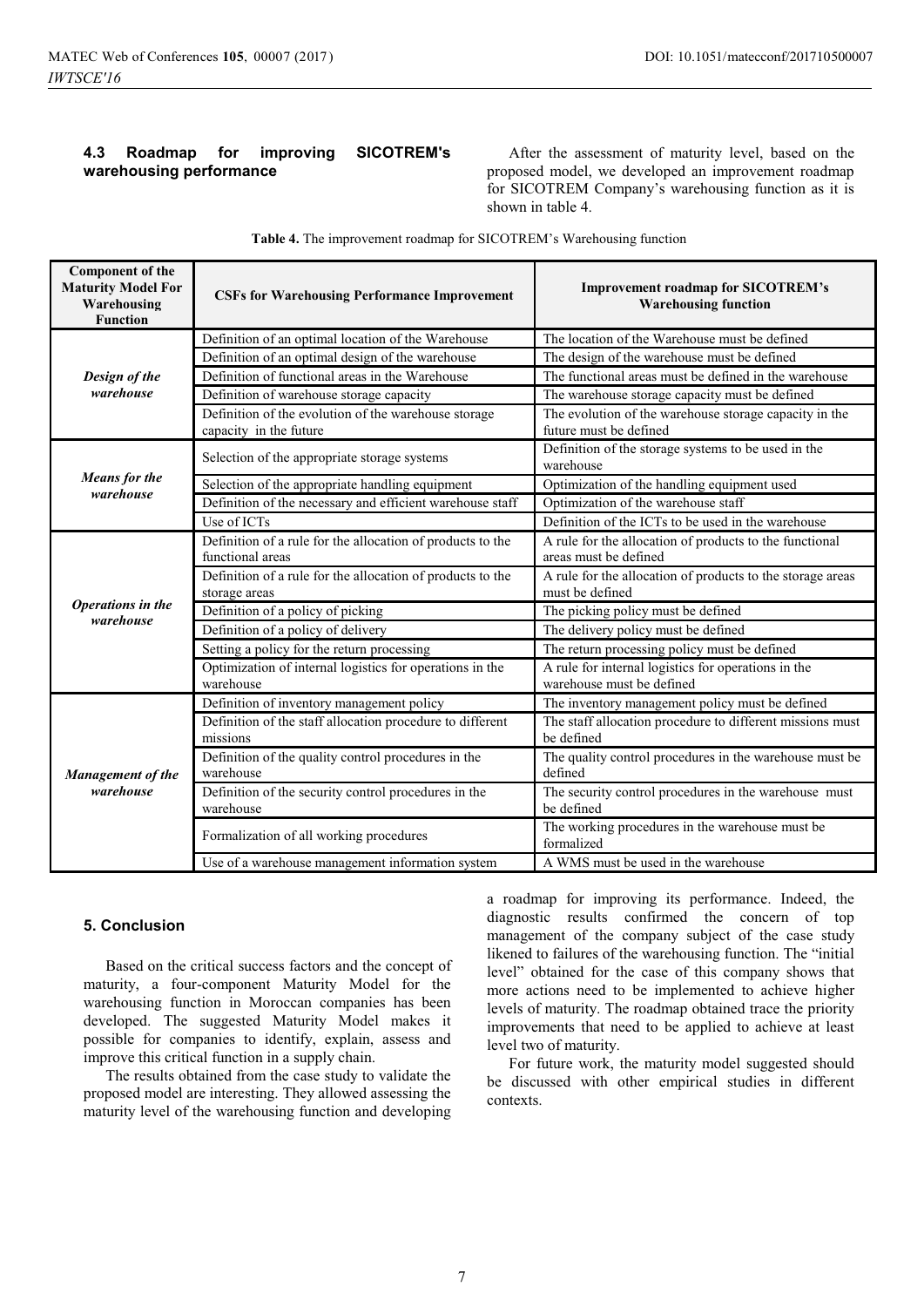#### **References**

- [1] Baker, P. (2007). An exploratory framework of the role of inventory and warehousing in international supply chains. The International Journal of Logistics Management, 18(1), 64-80.
- [2] Ramaa, A., Subramanya, K. N., & Rangaswamy, T. M. (2012). Impact of warehouse management system in a supply chain. International Journal of Computer Applications, 54(1).
- [3] Min, H. (2006). The applications of warehouse management systems: an exploratory study. International Journal of Logistics: Research and Applications, 9(2), 111-126.
- [4] Ibbs, C. W., Reginato, J. M., & Kwak, Y. H. (2004). Developing project management capability: Benchmarking, maturity, modeling, gap analyses, and ROI studies. The Wiley guide to managing projects, 1214-1233.
- [5] Cooke Davies, T. (2004). Project management maturity models. The Wiley guide to managing projects, 1234-1255.
- [6] Qureshi, T. M., Warraich, A. S., & Hijazi, S. T. (2009). Significance of project management performance assessment (PMPA) model. International Journal of Project Management, 27(4), 378-388.
- [7] Jens Pöppelbuk, Maximilian Röglinger, "What makes a useful Maturity Model? A Framework of general Design Principals for Maturity Models and Its Demonstration In Business Process Management", ECIS 2011 **PROCEEDINGS**
- [8] Bititci, U. S., Garengo, P., Ates, A., & Nudurupati, S. S. (2015). Value of maturity models in performance measurement. International journal of production research, 53(10), 3062-3085.
- [9] K. McCormack, MB. Ladeira, and MPV. Oliveira, "Supply Chain Maturity and Performance in Brazil", Supply Chain Management, Vol. 13, No 4, 2008, pp. 272-282.
- [10] H.G. Reyes, and R. Giachetti, "Using experts to develop a supply chain maturity model in Mexico", Supply Chain Management, Vol. 15, No. 6, 2010, pp. 415-424.
- [11] T. Wettstein, and P. Kueng, "A maturity model for performance measurement systems", in: C.A. Brebbia, P. Pascolo, (Eds.), Management Information Systems GIS and Remote Sensing, WIT Press, Southampton, 2002.
- [12] Hong, Y., & Zhong-Hua, Y. (2013). Supply chain dynamic performance measurement based on BSC and SVM. IJCSI International Journal of Computer Science Issues, 10(1), 271-277.
- [13] Labiad, N., Beidouri, Z., & Bouksour, O. (2012). Evaluation of coordination contracts for a two stage supply chain under prices dependent demand. IJCSI International Journal of Computer Science Issues, 9(1), 151-159.
- [14] Longo, F. (2011). Operational Strategies and Internal Logistic Costs Analysis in a Real Warehouse Based on Modeling & Simulation. IJCSI International Journal of Computer Science Issues, Vol. 8, Issue 4, No 1, 39-47.
- [15] Baker, P. (2007). An exploratory framework of the role of inventory and warehousing in international supply chains. The International Journal of Logistics Management, 18(1), 64-80.
- [16] European Logistics Association / AT Kearney (2004), Differentiation for Performance, Deutscher Verkehrs-Verlag GmbH, Hamburg.
- [17] Establish Inc / Herbert W. Davis & Co. (2005), Logistics Cost and Service 2005. Council of Supply Chain Management Professionals Conference presentation. Accessed at www.establishinc.com on 23rd August 2006.
- [18] Frazelle, E.H. (2002), Supply Chain Strategy: the Logistics of Supply Chain Management, McGraw-Hill, New York.
- [19] Werling, Chris. (2006). Tomorrows Warehouse, Corner Stone Solutions, Inc.
- [20] Öztürkoğlu, Ö., Gue, K. R., & Meller, R. D. (2014). A constructive aisle design model for unit-load warehouses with multiple pickup and deposit points. European Journal of Operational Research, 236(1), 382-394.
- [21] Johnson, A., & McGinnis, L. (2010). Performance measurement in the warehousing industry. IIE Transactions, 43(3), 220-230.
- [22] Les Guides CGEM: Guide de la qualité pour les PME-PMI. (December 2009).
- [23] Naciri, A. B. (2010). La contribution de la logistique à l'intégration des sous-traitants marocains du secteur textilehabillement à la logique des donneurs d'ordre étrangers. Repenser les économies africaines pour le développement, 121.
- [24] La Logistique du Commerce et la Compétitivité du Maroc. Banque Mondiale & Ministère de l'Equipement et du Transport. (Mai, 2006).
- [25] Le secteur logistique sur la rive sud de la Méditerranée Occidentale. CETMO. (2010).
- [26] Balambo, M. A., & Houssaini, A. (2011). Typologies d'intégration des Supply Chains: perspectives pour le contexte Marocain. In LES DEFIS DU MANAGEMENT INTERNATIONAL A L'AUBE DU XXIème SIECLE (p. 21).
- [27] Stratégie Nationale de développement de la compétitive logistique. Ministère de l'équipement, du transport et de la logistique, Maroc. (2010).
- [28] Mohan, V. E. (2012). Warehousing and Inventory Management. CII Institute of Logistics. Chennai: www. ciilogistics.com.
- [29] Razik, M., Radi, B. & Okar, C. (2016). Les facteurs clés de succès pour l'amélioration de la performance de la fonction entreposage au sein des entreprises marocaines. Ouvrage collectif "Management logistique au Maroc".
- [30] Basque R. 2004 « CMMI : Un itinéraire fléché vers le Capability Maturity Model Intregration » - Dunod
- [31] Patnayakuni, R., Rai, A. & Tiwana A. 2007 « Systems Development Process Improvement: A Knowledge Integration Perspective »
- [32] Simpson, J.A. and E.S.C. Weiner, The Oxford English Dictionary. 2 ed. 1989, Oxford, UK: Oxford University Press.
- [33] Fraser, P., J. Moultrie, and M. Gregory, The Use of Maturity Models/Grids as a Tool in Assessing Product Development Capability. in IEEE IEMC 2002. 2002. Cambridge, UK.
- [34] Chafik Okar, Zitouni Beidouri, Said Mssassi, Said Barrijal, "A maturity model for SCPMS project: an empirical investigation in large sized Moroccan companies", IJCSI International Journal of Computer Science Issues, Vol. 8, Issue 2, March 2011 ISSN (Online): 1694-0814 www.IJCSI.org.